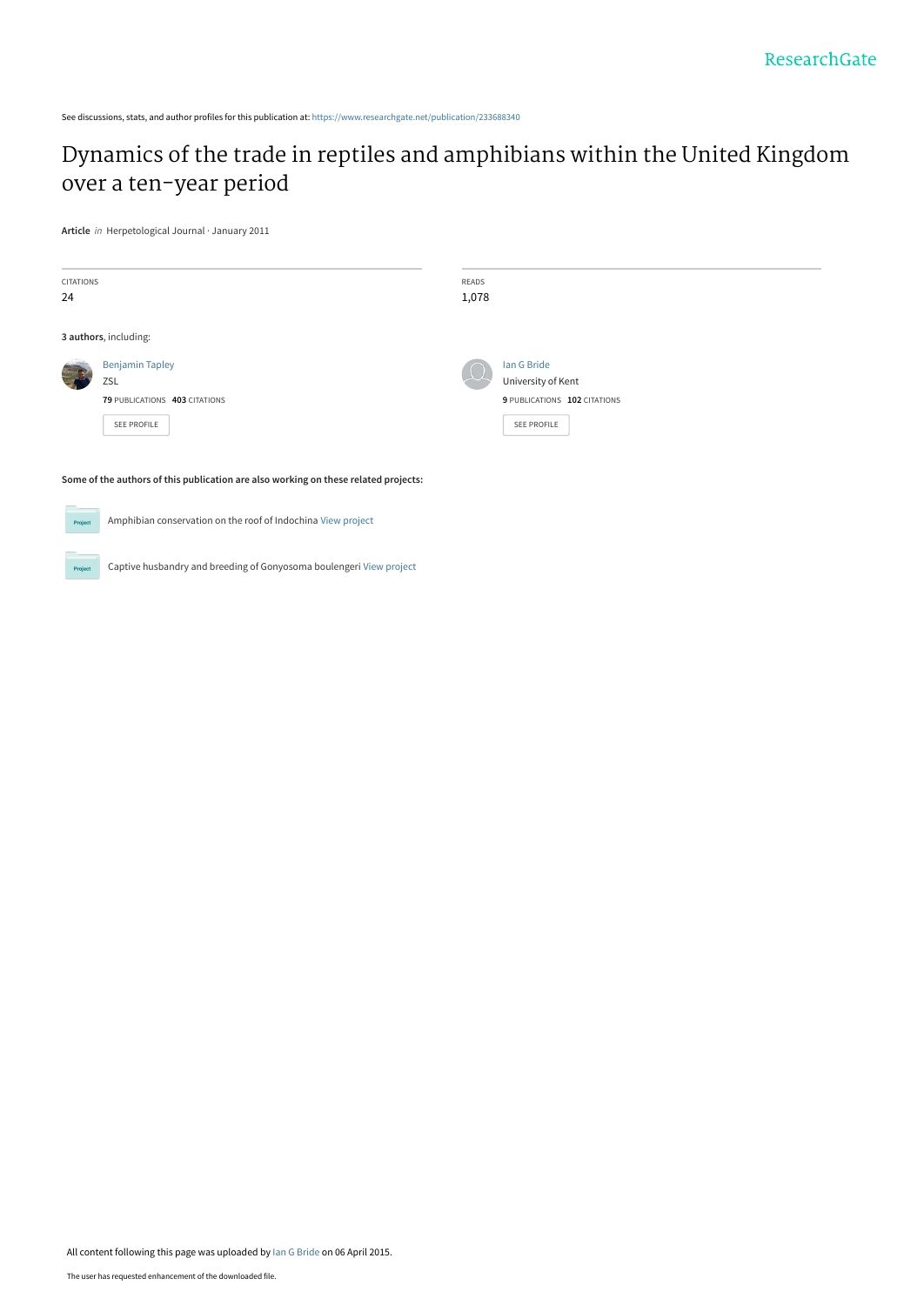# **Dynamics of the trade in reptiles and amphibians within the United Kingdom over a ten-year period**

Benjamin Tapley<sup>1,2</sup>, Richard A. Griffiths<sup>2</sup> & Ian Bride<sup>2</sup>

*1Durrell Wildlife Conservation Trust, Jersey, Channel Islands 2Durrell Institute of Conservation and Ecology, University of Kent, UK*

This study compared the trade in reptiles and amphibians in the United Kingdom between 1992–3 and 2004–5. In particular, the impacts of captive breeding and colour and pattern morphs on price structures were examined. The number of amphibian and reptile species in the trade more than doubled over this period, and less than a third of the species traded were common to both trading periods. More traded species were listed by CITES in 1992–3 than in 2004–5. Taking into account inflation, the study showed that the price of all groups of reptiles and amphibians recorded increased over the ten-year period, and that some snake species had done so dramatically when colour and pattern morphs were considered. The price change of chelonians was probably the result of responses to changes in various trade regulations. Price increases for amphibians seemed to represent their increased popularity, coupled with the overhead costs of captive breeding on a commercial scale being transferred to the hobbyist. The increased popularity of captive-bred colour and pattern morphs could alleviate pressure on wild stocks. On the other hand, as such animals are predominantly being produced outside their countries of origin, no benefits accrue to local people and trade could undermine sustainable use programmes for wild animals.

*Key words:* CITES, economics, sustainability, wildlife trade

## **INTRODUCTION**

 $\mathbf{W}$  ildlife trade is central to the relationship between sustainable development and biodiversity conservation (Broad et al., 2001). If carried out in a sustainable manner, wildlife trade can provide direct use values for local people and therefore has a significant conservation value (Bodmer & Lozano, 2001). Equally, wildlife trade can provide benefits for the business sector and national economies, and income for rural communities (Oldfield, 2003). Indeed, collecting wildlife for trade may supplement the income of rural people by as much as 4.5 times the national minimum wage in one season (Roe et al., 2002; Goodman & Benstead, 2003).

The price of a traded species can be indicative of scarcity and demand (Stiglitz & Walsh, 2002; Rivalan et al., 2007). The money paid to field collectors, however, can be as much as 6,000 times lower than the retail price (Brady & Griffiths, 2000). On the other side of the coin, establishing and monitoring sustainable harvesting quotas for many species is problematic (Holmern et al., 2002; Schoppe, 2009).

Captive breeding is one way of meeting market demands without threatening wild populations and, if carried out *in situ*, can benefit local communities. However, where commercial captive breeding of species does not occur in the natural range, no economic benefit is returned to range states (Leader-Williams & Tibanyenda, 1996). Increased commercial captive breeding of a popular traded species can result in a decreasing export value for a species in its range state (Leader-Williams & Tibanyenda,1996; Gorzula et al., 1997) and fracture the species–habitat relationship. This would reduce the incentive for the maintenance of wild populations and their natural habitats (Thomson et al., 1992). Furthermore, if collectors do not own the land from which individuals are harvested they may not have the power to protect it.

Reptiles and amphibians have become increasingly popular as pets, and there is a continued growth in the range of species and taxonomic groups being offered to hobbyists (Altherr & Freyer, 2001). An estimated one million live reptiles were traded worldwide in 1990 (Fitzgerald, 1989), and in 2002 the global value of the live herpetofauna trade was estimated at \$6 million per annum (Roe et al., 2002). However, many species of herpetofauna in trade are not protected by trade legislation (Hoover, 1990); for example, none of the 25 most popular traded live amphibians in the USA in 2005 were listed by CITES (Schlaepfer et al., 2005).

Some species of economically important herpetofauna appear resilient to high levels of collecting (Shine et al., 1999; Andreone et al., 2005, 2006). If a species has an economic value, there is an incentive to maintain wild populations and associated habitats. For example, projects are being conducted in Latin America for the sustainable ranching and collection of dendrobatid frogs. Such projects aim to alleviate poverty, preserve habitats and populations, and even diminish the impacts of illegal trade (GEF, 2009).

The economics of the reptile and amphibian trade, however, are complicated by colour and pattern morphs that command relatively high market prices (Auliya, 2003; Federation of British Herpetologists, 2004). Many reptiles and amphibians are naturally polymorphic: deviations from the wild coloration and pattern of reptiles and amphibians can result from selective breeding, genetic

*Correspondence:* Benjamin Tapley, 2 Bushy Ruff Cottages, Alkham Road, Temple Ewell, Dover, Kent, CT16 3EE, UK. *E-mail:* ben\_tapley@hotmail.com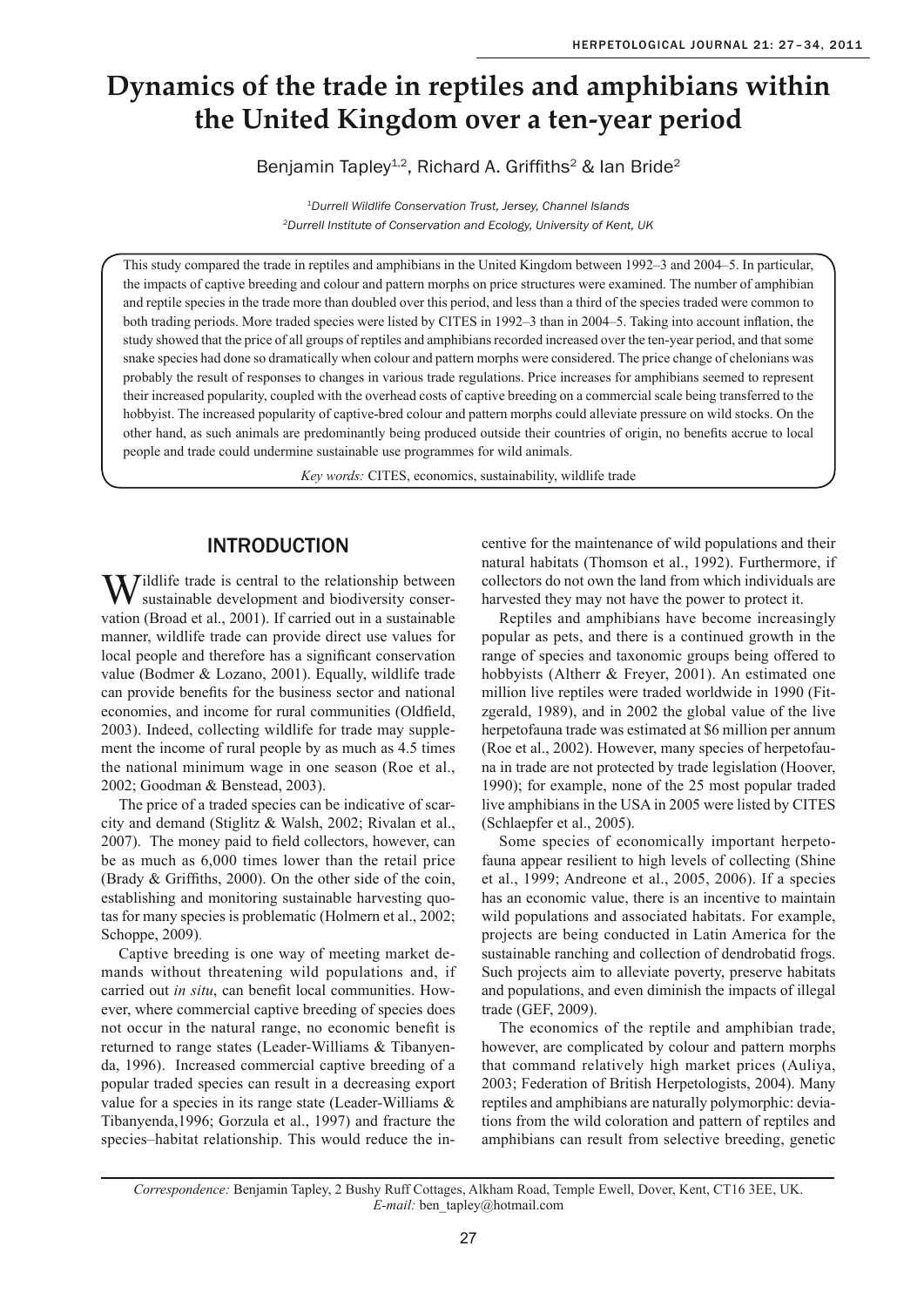|                  |  | Table 1. Turnover of species traded between 1993 and 2005 and the percentage of species found to be traded |  |  |  |  |
|------------------|--|------------------------------------------------------------------------------------------------------------|--|--|--|--|
| in both periods. |  |                                                                                                            |  |  |  |  |

|            |                  |     | Percentage of species traded in                          |        |              |
|------------|------------------|-----|----------------------------------------------------------|--------|--------------|
| Group      | $1992 - 3$ study |     | 2004–5 study 2004-5 and not 1992–3 1992–3 and not 2004–5 |        | Both periods |
| Snake      | 77               | 105 | 46%                                                      | 33%    | 51%          |
| Lizard     | 96               | 234 | 70%                                                      | $22\%$ | 27%          |
| Turtle     | 24               | 57  | 68%                                                      | 25%    | 29%          |
| Crocodile  | 2                | 3   | 33%                                                      | $0\%$  | 67%          |
| Frog       | 41               | 98  | 71%                                                      | 32%    | 26%          |
| Salamander | 8                | 25  | 72%                                                      | 13%    | 27%          |
| Caecilian  | $\overline{0}$   | 4   | 100%                                                     | $0\%$  | $0\%$        |
| Total      | 248              | 526 | 65%                                                      | 27%    | 31%          |

variations and temperature changes during development (Peltz, 1992; Bruins, 1999). Colour and pattern morphs may indirectly benefit the conservation of wild herpetofauna. Morphs created through selective breeding are more vividly coloured than their wild counterparts and, because they are more desirable, may serve to discourage people from importing wild-caught specimens (Clark, 1996). This may reduce pressure on endangered populations and/ or remove economic benefits from range states.

Previous studies into the live trade in herpetofauna have tended to focus on particular taxonomic groups (Jenkins, 1997; Gorzula et al., 1997; Brady & Griffiths, 2000; Pendry & Allan, 2002; Carpenter et al., 2004) or specific trade-related issues (Fisher & Garner, 2007). This study aims to assess the impacts of captive breeding, in particular of colour and pattern morphs, on the price structure of the herpetofauna market in the UK, as an indicator of the extent to which *ex situ* commercial captive breeding could reduce impacts on *in situ* populations. We also examine the proportion of traded reptile and amphibian species listed by CITES in 1992–3 and 2004–5. In particular, we examine the dynamics of the herpetofauna markets in the UK over a ten-year period.

#### **METHODS**

To investigate the dynamics of the market, we compared species lists and prices collected in the 1990s with those collected in 2004–5.

The 1990s sample consisted of 13 price lists from shops selling reptiles and amphibians in 1992–3. The more recent sample was obtained by surveying 22 pet shops in south-east England selling herpetofauna in 2005 and from 60 UK online retailers for the period 2004–5. In shops where a range of prices were available for a single species in one enclosure, the median price was taken, taking care to record data for colour and pattern morph reptiles and amphibians separately. The average price for each species traded in each period was then calculated to compare prices of species traded in 1992–3 and 2004–5. *Pantherophis guttatus*, *Pogona vitticeps* and *Eublepharis macularius* occurred in such a wide variety of colour and pattern morphs that it was difficult to distinguish these from the wild form, and data for these three species were not included in the colour and pattern morph analysis.

In order to estimate the percentage increase or decrease in the price of reptiles and amphibians between 1993 and 2005, the retail price index (RPI) for January 1993 and June 2005 was used (UK Statistics Authority, 2005). The RPI measures the changes in prices at which retailers dispose of their goods to consumers (UK Statistics Authority, 2005) and provides a measure of inflation over time so that the "true" price increase or decrease can be calculated. For example, according to the RPI £1 in January 2005 would have been worth £1.36 in January 1993.

The following data were used:

```
A = Price of species in 1992-3B = Price of species in 2004–5
P (price of species in 2004–5 if price had followed 
    the RPI) = A*1.36Pr (real terms price change) = B-PPI (percentage price change in real terms 
    incorporating RPI) = Pr/P*100
```
The CITES website was used to ascertain whether or not a traded species was listed on CITES Appendix I or II.

### **RESULTS**

The number of species in the trade more than doubled from 248 in 1992–3 to 526 in 2004–5 (Table 1). Even relatively unknown and fossorial species such as caecilians were offered to hobbyists in 2004–5, suggesting that there is a market for a diverse range of species. However, the increase in species is disproportional across the orders  $(\chi^2$ =11.19, df=4, *P*<0.05), with particularly large increases for lizards, chelonians and amphibians. Species turnover between the two time periods was high: only 31% of species were traded in both time periods.

Many species of snakes that had been popular in the trade for a long time (e.g. *Python regius* and *Boa constrictor*) showed a relative decrease in price between 1992–3 and 2004–5 (Table 2), compared to a 40% increase for colour and pattern morphs. In contrast, species of more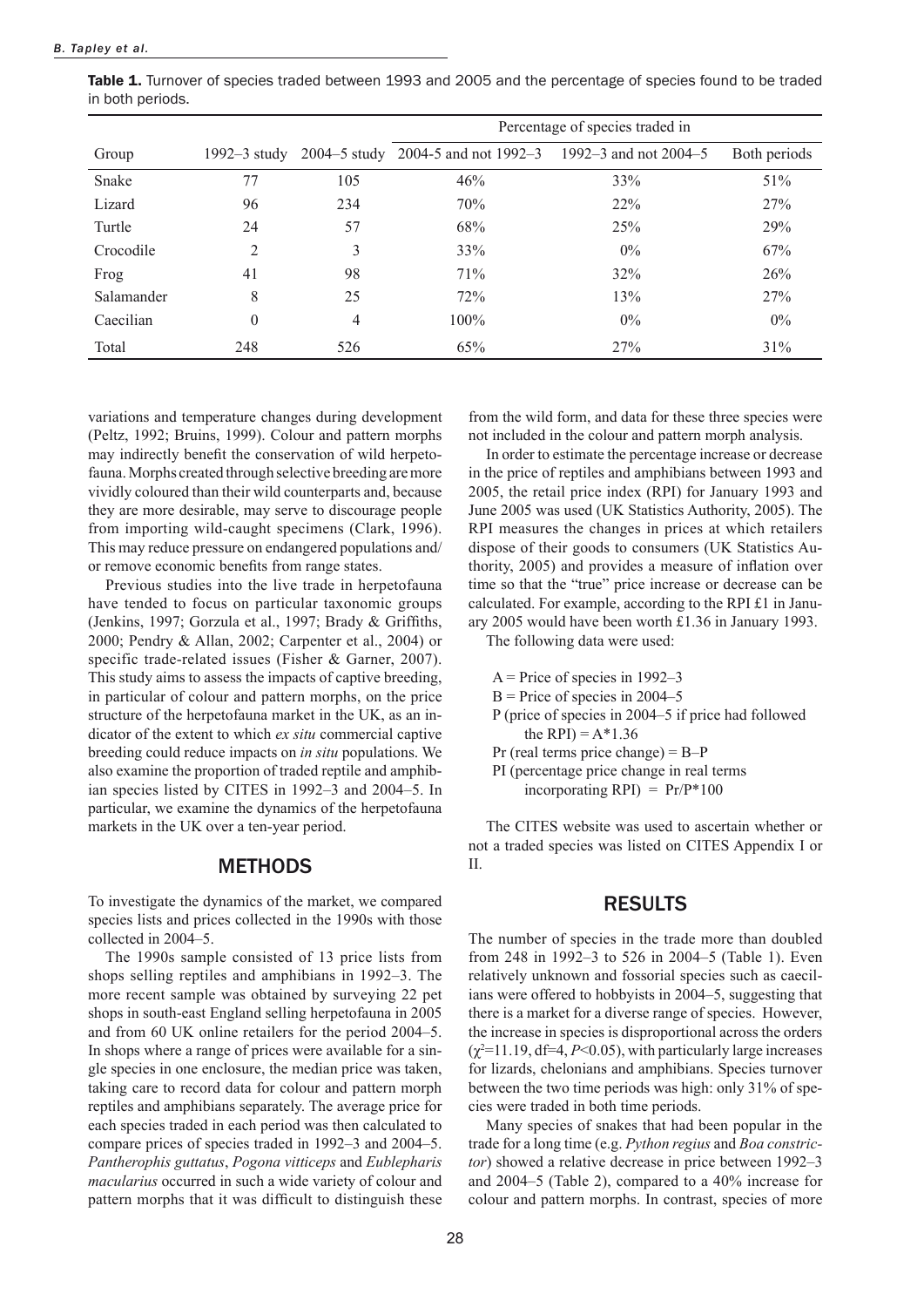Table 2. The percentage price change in wild-phase snake prices from 1993 to 2005 incorporating inflation. Figures in italics represent price increase if colour and/or morph reptiles and amphibians are included in the analysis.

| Species                                           | Percentage price<br>change 1993-2005 | Average price<br>1993 $(f)$ | Average price 2005<br>(f) |
|---------------------------------------------------|--------------------------------------|-----------------------------|---------------------------|
| Northern rough green snake (Opheodrys aestivus)   | 440%                                 | 27.81                       | 150.00                    |
| African house snake (Lamprophis fuliginosus)      | 172%/167%                            | 22.23                       | 60.39/59.40               |
| False water cobra (Hydrodynastes gigas)           | 104%                                 | 62.72                       | 127.67                    |
| Sand boa (Gongylophis colubrinus)                 | 81%                                  | 90.59                       | 163.74                    |
| Malagasy hognose (Leioheterodon madagascariensis) | 44%                                  | 104.53                      | 150.00                    |
| Common garter snake (Thamnophis sirtalis)         | 40%/462%                             | 18.06                       | 25.35/101.53              |
| Sun beam snake (Xenopeltis unicolor)              | 30%                                  | 50.18                       | 65.00                     |
| Western hognose snake (Heterodon nasicus)         | 27%                                  | 60.63                       | 77.10                     |
| Corn snake (Pantherophis guttatus)                | 25%                                  | 44.08                       | 55.28                     |
| Beauty snake (Orthriophis taeniurus)              | 13%                                  | 57.59                       | 65.27                     |
| Scarlet king snake (Lampropeltis triangulum)      | 7%                                   | 81.90                       | 87.36                     |
| Western rat snake (Pantherophis obsoletus)        | 4%                                   | 48.78                       | 50.52                     |
| Pacific boa (Candoia carinata)                    | $1\%$                                | 162.72                      | 164.15                    |
| Yellow anaconda (Eunectes notaeus)                | $0\%$                                | 104.53                      | 104.98                    |
| Baird's rat snake (Pantherophis bairdi)           | $-2\%$                               | 68.78                       | 67.77                     |
| Royal python (Python regius)                      | $-10\%/938\%$                        | 83.47                       | 75.21/866.69              |
| Indian python (Python molurus)                    | $-12%$                               | 160.46                      | 141.67                    |
| Common king snake (Lampropeltis getula)           | $-12%$                               | 72.18                       | 63.40                     |
| Eastern pine snake (Pituophis melanoleucus)       | $-17%$                               | 86.32                       | 71.99                     |
| Macklot's python (Liasis mackloti)                | $-18%$                               | 174.22                      | 142.84                    |
| D'Alberti's python (Leiopython albertisii)        | $-18%$                               | 313.60                      | 256.50                    |
| Scrub python (Morelia amethistina)                | $-25%$                               | 278.75                      | 210.00                    |
| Diadem snake (Spalerosophis diadema)              | $-25%$                               | 68.99                       | 51.67                     |
| Reticulated python (Broghammerus reticulatus)     | $-30\%/1004.3\%$                     | 132.41                      | 92.50/1462.17             |
| Boa constrictor (Boa constrictor)                 | $-31\%/48.0\%$                       | 182.35                      | 126.11/269.90             |
| Cuban boa (Epicrates angulifer)                   | $-34%$                               | 223.0                       | 147.78                    |
| Children's python (Antaresia childreni)           | $-35%$                               | 125.44                      | 82.01                     |
| Indigo snake (Drymarchon corais)                  | $-36%$                               | 278.75                      | 177.50                    |
| Carpet python (Morelia spilota)                   | $-38%$                               | 243.91                      | 150.78                    |
| Prairie king snake (Lampropeltis calligaster)     | $-39%$                               | 114.99                      | 70.00                     |
| Rosy boa (Lichanura trivirgata)                   | $-41%$                               | 156.80                      | 92.50                     |
| Green tree python (Morelia viridis)               | $-44\%/ -47\%$                       | 689.91                      | 383.33/367.19             |
| Rainbow boa (Epicrates cenchria)                  | $-52\%/ -46\%$                       | 243.91                      | 116.85/133.00             |
| African rock python (Python sebae)                | $-53%$                               | 160.28                      | 75.00                     |
| Blood python (Python curtus)                      | $-54\%/ -47\%$                       | 435.55                      | 200/231.35                |
| Grey banded king snake (Lampropeltis alterna)     | $-57\%$ / $-50\%$                    | 181.19                      | 78.80/90.99               |
| Malagasy ground boa (Sanzinia madagascariensis)   | $-60%$                               | 1112.68                     | 447.50                    |
| Gopher snake (Pituophis catenifer)                | $-72\%/ -74\%$                       | 255.76                      | 71.18/67.36               |
| Dumeril's boa (Acrantophis dumerili)              | $-79%$                               | 987.24                      | 203.92                    |
| Olive python (Liasis olivaceus)                   | $-90%$                               | 1393.76                     | 146.25                    |

interest to the specialist keeper (e.g. *Morelia viridis*, *P. curtis* and *Epicrates cenchria*) showed a decrease in price in both wild-types and colour and pattern morphs. Overall, the mean percentage price change for "wild-phase" lizards was  $+12\%$ , compared to  $+40\%$  when the tokay gecko colour morphs were included. Certain chameleons and geckos increased their prices, while other geckos, basilisks and the Yemenese chameleon have dropped in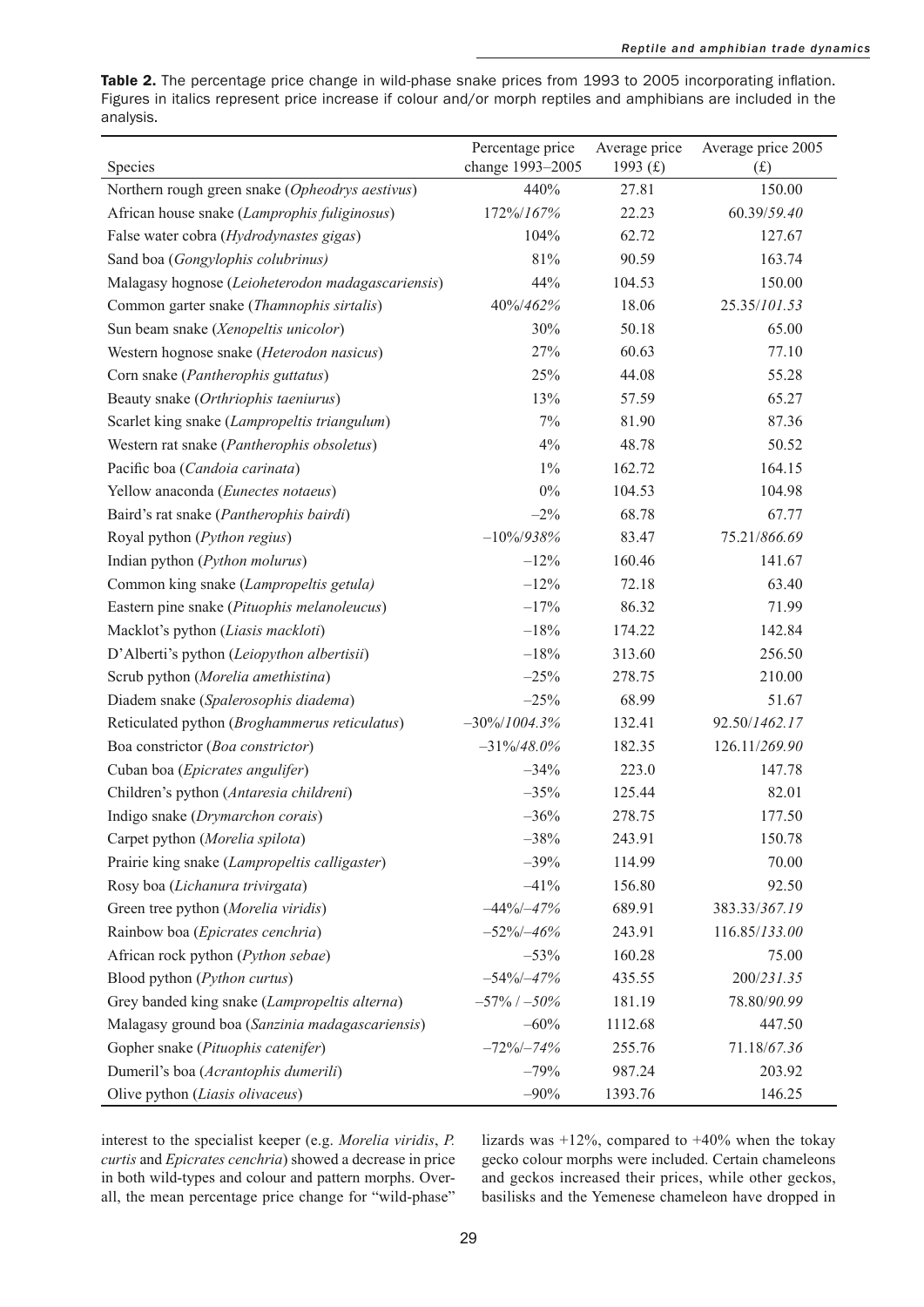#### *B. Tapley et al.*

Table 3. The percentage price change in normal-phase lizard prices from 1993 to 2005 incorporating inflation. Figures in italics represent price increase if colour and/or pattern morphs are included in the analysis

| Species                                        | Percentage price<br>change 1993-2005 | Average price<br>1993 $(f)$ | Average price 2005<br>(f) |
|------------------------------------------------|--------------------------------------|-----------------------------|---------------------------|
| Parson's chameleon (Calumma parsonii)          | 455%                                 | 179.45                      | 995.00                    |
| Common blue tongue skink (Tiliqua scincoides)  | 225%                                 | 55.75                       | 180.93                    |
| Collared lizard (Crotaphytus collaris)         | 76%                                  | 22.93                       | 40.38                     |
| Broad tailed day gecko (Phelsuma laticauda)    | 72%                                  | 30.98                       | 53.31                     |
| Black and white tegu (Tupinambis merianae)     | 51%                                  | 142.86                      | 215.99                    |
| Striped day gecko (Phelsuma lineata)           | 50%                                  | 32.27                       | 48.47                     |
| Rough tailed rock agama (Laudakia stellio)     | 43%                                  | 24.39                       | 34.88                     |
| Plated lizard (Gerrhosaurus flavigularis)      | 37%                                  | 29.24                       | 39.98                     |
| Southern flat-tailed gecko (Uroplatus sikorae) | 30%                                  | 76.66                       | 99.98                     |
| Panther chameleon (Furcifer pardalis)          | 27%                                  | 118.47                      | 152.32                    |
| Brown anole (Anolis sagrei)                    | 26%                                  | 6.69                        | 8.45                      |
| Green anole (Anolis carolinensis)              | 26%                                  | 7.64                        | 9.59                      |
| Tokay gecko (Gekko gecko)                      | 21%/1099%                            | 19.26                       | 23.27/230.92              |
| Butterfly lizard (Leiolepis belliana)          | 16%                                  | 25.78                       | 30.00                     |
| Chuckwalla (Sauromalus obesus)                 | 9%                                   | 124.04                      | 135.00                    |
| Nile monitor (Varanus niloticus)               | 7%                                   | 86.76                       | 93.17                     |
| Knight anole (Anolis equestris)                | 4%                                   | 39.01                       | 40.48                     |
| Giant day gecko (Phelsuma madagascariensis)    | $-1\%$                               | 61.56                       | 61.03                     |
| Bearded dragon (Pogona vitticeps)              | $-1\%$                               | 76.66                       | 74.21                     |
| Leopard gecko (Eublepharis macularius)         | $-2\%$                               | 47.69                       | 38.51                     |
| Eyed lizard (Timon lepidus)                    | $-4%$                                | 34.84                       | 33.33                     |
| Cunningham's skink (Egernia cunninghami)       | $-15%$                               | 76.66                       | 65.00                     |
| Sudan plated lizard (Gerrhosaurus major)       | $-17%$                               | 44.75                       | 37.12                     |
| Pictus gecko (Paroedura pictus)                | $-22%$                               | 41.35                       | 32.25                     |
| Water monitor (Varanus salvator)               | $-29%$                               | 168.65                      | 120.00                    |
| Spiny chameleon (Furcifer verrucosus)          | $-34%$                               | 135.89                      | 89.95                     |
| Asian water dragon (Physignathus cocincinus)   | $-35%$                               | 72.66                       | 47.55                     |
| Common wonder gecko (Teratoscincus scincus)    | $-36%$                               | 62.72                       | 40.00                     |
| Plumed basilisk (Basiliscus plumifrons)        | $-41%$                               | 118.47                      | 70.00                     |
| Palm gecko (Gecko vittatus)                    | $-42%$                               | 31.33                       | 18.10                     |
| Bibron's gecko (Chondrodactylus bibronii)      | $-43%$                               | 17.39                       | 9.95                      |
| Fat-tail gecko (Hemitheconyx caudicinctus)     | $-50%$                               | 95.24                       | 41.11                     |
| Savannah monitor (Varanus exanthematicus)      | $-50%$                               | 87.10                       | 43.43                     |
| Yemen chameleon (Chamaeleo calyptratus)        | $-52%$                               | 83.63                       | 40.38                     |
| Moorish gecko (Tarentola mauritanica)          | $-52%$                               | 16.70                       | 7.95                      |
| Common basilisk (Basiliscus basiliscus)        | $-56%$                               | 69.69                       | 30.49                     |
| Brown basilisk (Basiliscus vittatus)           | $-66%$                               | 59.23                       | 19.95                     |
| Green iguana (Iguana iguana)                   | $-69%$                               | 116.38                      | 50.00                     |

price in real terms (Table 3). Whereas the prices of all aquatic turtles rose between 1992–3 and 2004–5, those for the two widely kept tortoises fell (Table 4). Overall, the mean percentage price change for chelonians was an increase of 21%.

Most amphibians showed a relative increase in price between 1992–3 and 2004–5 (Table 5). Although the trade in amphibians focuses almost entirely on wild-type forms, the mean percentage price change of +37% was higher than that observed in wild-type lizards and snakes.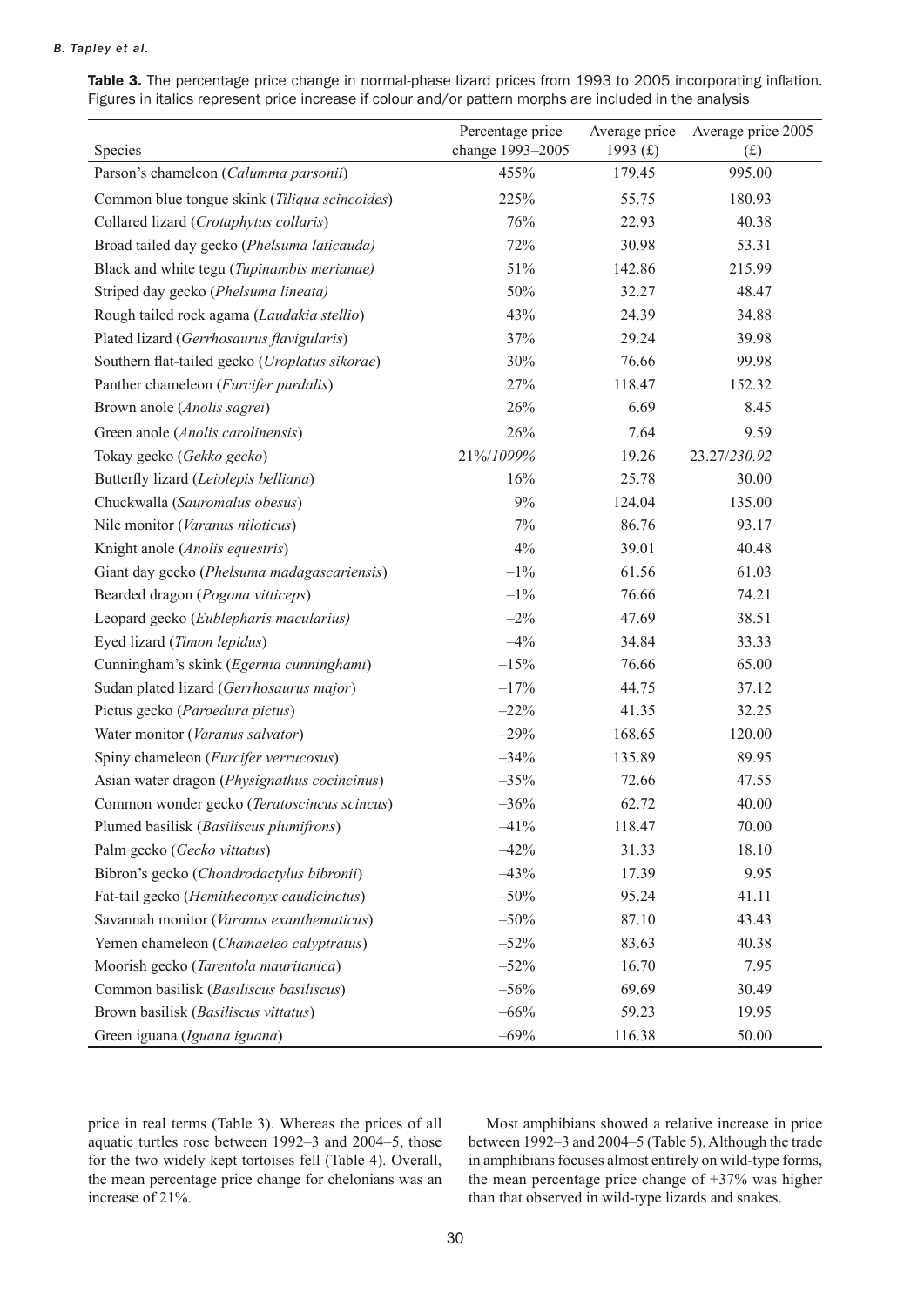| <b>Species</b>                                     | Percentage price<br>change 1993-2005 | Average price<br>1993 $(f)$ | Average price<br>2005(f) |
|----------------------------------------------------|--------------------------------------|-----------------------------|--------------------------|
| Red eared slider ( <i>Trachemys scripta</i> )      | 754%                                 | 6.68                        | 57.00                    |
| Eastern box turtle (Terrapene carolina)            | 402%                                 | 48.78                       | 245.00                   |
| Alligator snapping turtle (Macrochelys temminckii) | 311%                                 | 37.84                       | 155.58                   |
| Florida soft shell (Apalone ferox)                 | 187%                                 | 22.62                       | 64.99                    |
| Common snapping turtle (Chelydra serpentina)       | 150%                                 | 17.35                       | 43.33                    |
| Eastern river cooter (Pseudemys concinna)          | 81%                                  | 11.08                       | 20.00                    |
| African helmeted turtle (Pelomedusa subrufa)       | 47%                                  | 34.08                       | 50.00                    |
| Spur-thighed tortoise (Testudo graeca)             | $-29\%$                              | 243.91                      | 172.10                   |
| Hermann's tortoise (Testudo hermanni)              | $-42%$                               | 313.60                      | 181.40                   |

**Table 4.** The percentage price change in normal-phase chelonian prices from 1993 to 2005 incorporating inflation.

In 1992–3, 35% of traded species were listed by CITES (Table 6), a percentage that had decreased to 30% in 2009. However, the percentage of traded frog species listed by CITES increased from 11% in 1992–3 to 18% in 2004–5.

## **DISCUSSION**

Although the number of traded species more than doubled between 1992–3 and 2004–5, less than a third of species were traded in both periods. This high level of turnover in traded species could jeopardize sustainable ranching projects undertaken by local communities in range states, as market volatility could preclude investment (Thomsen et al., 1992; Roe et al., 2002; Raghavan et al., 2008). For example, if sustainable ranching programmes are too productive they risk saturating the market, as occurred with Peruvian-ranched dendrobatid frogs (*Hyloxalus azureiventris)* in US markets (Schulte, pers. comm.). One way to ensure the success of sustainable ranching projects is to utilize land concessions leased by the government, an approach that has had some success in Peru. From concessions, a variety of species may be ranched, including amphibians, reptiles, invertebrates and orchids, thereby making such projects less vulnerable to market changes. This helps to ensure a stable income for the communities involved and makes the programme more robust in the long term (Schulte, pers. comm.).

The dynamics of the UK herpetofauna market are similar to those of the avicultural and freshwater ornamental fish markets. Thus, a high price may have various impacts on the captive population of a species whose trade is regulated. The animals traded in shops may be purchased for commercial breeding interests or breeding may be intensified and juveniles retained for use in future breeding projects (Robinson, 2001). This may have a negative impact on the species concerned, especially for species with a narrow captive gene pool, as intensive breeding may reduce reproductive fitness and increase mortality rates (Frankham, 2003). This may maintain the demand for wild-caught individuals, which can be perceived as fitter by some hobbyists. After a period of time, increased captive breeding satiates demand for these species and prices subsequently decrease. This appears to have been the case for *Acrantophis dumerili* and *Liasis olivaceus* (Table 2). An increase in demand often leads to an increase in price such that the species concerned then becomes captive bred at full capacity. In avicultural markets it has been noted that within a decade the supply tends to catch up with demand and prices then start to decrease (Robinson, 2001).

Legislation has helped create a scenario where the restriction in the trade of one species may lead to a shift in the trade to a similar species (Carpenter et al., 2004). This substitution may in turn lead to the over-exploitation of the substitute species, especially if the substitute is for a species that was formerly very popular. For instance, in 1992–3 *Trachemys scripta* was a primary traded species (Smart & Bride, 1993), but in retail surveys of 2005 only three individuals were encountered. Yet by 2004–5 turtles of the genus *Graptemys* had become the primary traded species within this group, whilst none had been encountered in the 1992 surveys conducted by Smart & Bride (1993).

Legislative measures, such as listing species on CITES, can also often lead to a percentage price increase. The regulation of trade in species may be beneficial to the conservation of species, but an increase in market price may make illegal trade in such species more enticing, or perhaps the endangered label increases demand. In avicultural markets, prices are higher for rare, CITES-listed species (Robinson, 2001). Indeed, the price increases for *Phelsuma* species and the chameleon *Calumma parsonii* (both CITES listed) suggest this trend might also hold true for herpetofauna markets (Table 3). In the latter case – and with the possible exception of *C. calyptratus* and *Furcifer pardalis* – most chameleons do not breed well in captivity (Bruins, 1999). Their CITES listing may be partly responsible for increased prices, because captive breeding cannot meet demand. The decrease in the proportion of trade in CITES-listed species (Table 6) may indicate an increased demand for new species where protective legislation is not yet in place.

All aquatic chelonians showed a large price increase, which is indicative of a demand that could not be met due to the imposition of trade restrictions. The highest increase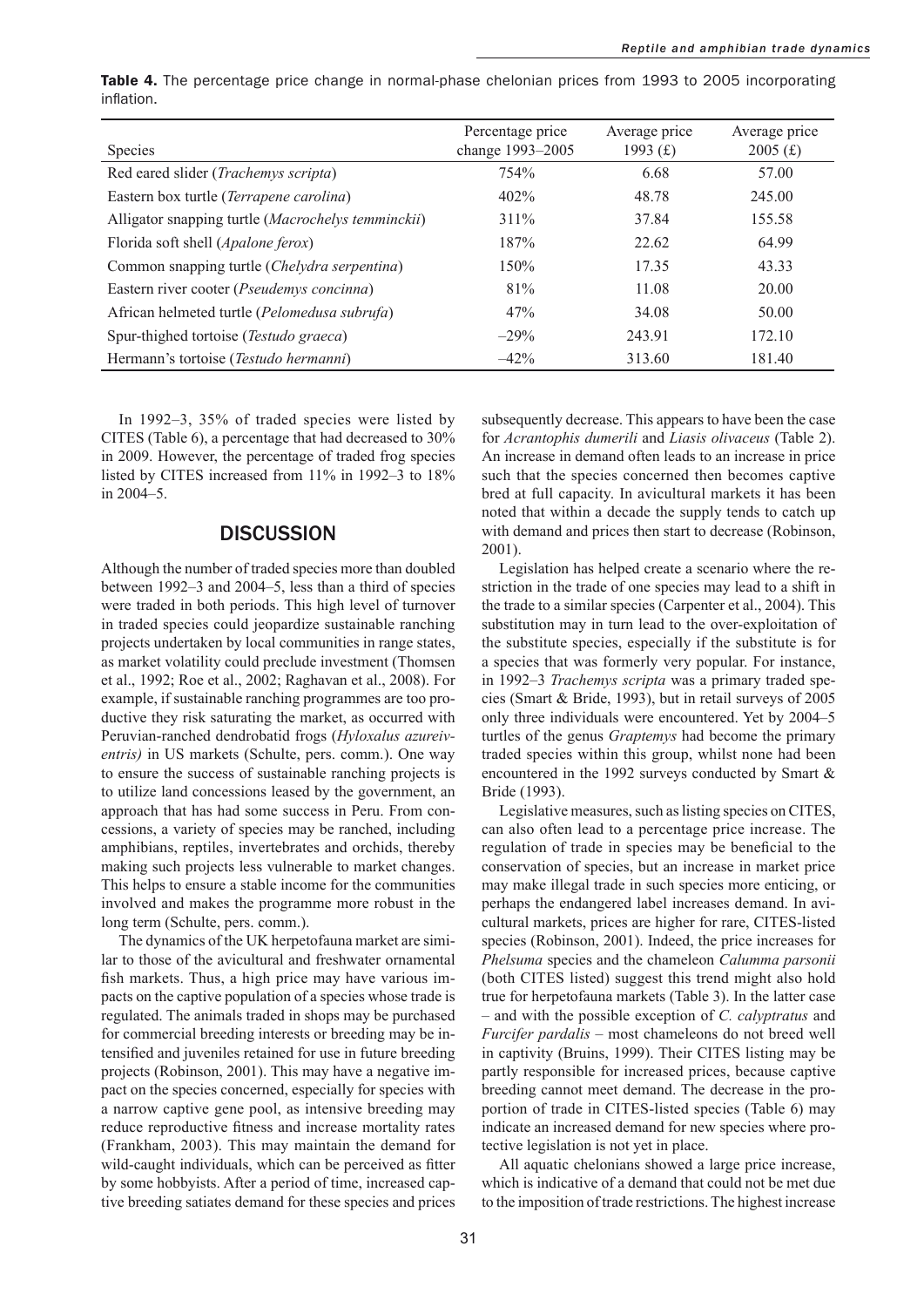#### *B. Tapley et al.*

Table 5. The percentage price change in normal-phase amphibian prices from 1993 to 2005 incorporating inflation.

| Species                                         | Percentage price<br>change 1993-2005 | Average price<br>1993 $(f)$ | Average price<br>2005(f) |
|-------------------------------------------------|--------------------------------------|-----------------------------|--------------------------|
| Tiger salamander (Ambystoma tigrinum)           | 187%                                 | 11.85                       | 34.00                    |
| Bumble bee dart frog (Dendrobates leucomelas)   | 138%                                 | 20.91                       | 49.71                    |
| Asian leaf frog (Megophrys nasuta)              | 137%                                 | 32.75                       | 77.45                    |
| Oriental fire-bellied toad (Bombina orientalis) | 132%                                 | 5.58                        | 12.95                    |
| Spotted salamander (Ambystoma maculatam)        | 86%                                  | 11.08                       | 20.65                    |
| Yellow-bellied toad (Bombina variegata)         | 79%                                  | 5.58                        | 10.00                    |
| Phantasmal poison frog (Epipedobates tricolor)  | 63%                                  | 20.91                       | 34.15                    |
| Spanish ribbed newt (Pleurodeles waltl)         | 60%                                  | 11.85                       | 19.00                    |
| African bullfrog (Pyxicephalus adspersa)        | 59%                                  | 33.26                       | 53.02                    |
| American tree frog (Hyla cinerea)               | 55%                                  | 7.15                        | 11.10                    |
| European tree frog (Hyla arborea)               | 51%                                  | 9.03                        | 13.60                    |
| Fire salamander (Salamandra salamandra)         | 36%                                  | 18.31                       | 24.96                    |
| Cane toad (Bufo marinus)                        | 35%                                  | 19.85                       | 26.76                    |
| Asian bullfrog (Kaloula pulchra)                | 22%                                  | 8.36                        | 10.16                    |
| Tomato frog (Dyscophus guineti)                 | 22%                                  | 19.16                       | 23.28                    |
| Golden mantella (Mantella aurantiaca)           | 17%                                  | 29.78                       | 34.97                    |
| Fire-bellied toad (Bombina bombina)             | 17%                                  | 10.45                       | 12.23                    |
| Axolotl (Ambystoma mexicanum)                   | 12%                                  | 18.82                       | 21.15                    |
| Green mantella (Mantella viridis)               | 3%                                   | 24.39                       | 24.99                    |
| White's tree frog (Litoria caurelia)            | $0\%$                                | 21.51                       | 21.56                    |
| Southern toad (Bufo terrestris)                 | $0\%$                                | 7.67                        | 7.67                     |
| Green dart frog (Dendrobates auratus)           | $-9%$                                | 46.23                       | 42.28                    |
| Grey tree frog (Hyla versicolor)                | $-9%$                                | 13.24                       | 12.00                    |
| Ornate horned frog (Ceratophrys ornata)         | $-12%$                               | 35.88                       | 31.74                    |
| Red eyed tree frog (Agalychnis callidryas)      | $-22%$                               | 53.66                       | 42.04                    |
| Green toad (Bufo viridus)                       | $-24%$                               | 11.69                       | 8.85                     |
| Marbled salamander (Ambystoma opacum)           | $-28%$                               | 23.00                       | 16.50                    |
| Budgett's frog (Lepidobatrachus laevis)         | $-32%$                               | 55.68                       | 38.16                    |
| Water toad (Caudiverbera caudiverbera)          | $-32%$                               | 48.78                       | 33.00                    |

was for *T. scripta*, which can no longer be imported into the EU (Defra, 2007). Interestingly, however, percentage price decreases were noted for terrestrial tortoises, despite the EU having banned the commercial trade in wild-caught Mediterranean tortoise species in 1984 (RSPCA, 2001), which increased the popularity of tortoises alongside that of other reptiles (Pendry & Allan, 2002). Here the price reduction appears to have resulted from a highly successful response to the incentive to breed tortoises.

The percentage price of naturally coloured and patterned snakes and lizards was found to have increased only slightly between the two surveys, and this seems to have been due to the fact that many snake and lizard species are well established in captivity and are being bred in sufficiently large numbers to allow demand to be met by supply. Of particular interest is the considerable expansion in the availability of colour and pattern morphs that command particularly high prices. The highest relative price changes were observed for the colour and pattern morphs of pythons, *Broghammerus reticulatus* (+1004%) and *P. regius* (+938%), on sale for as much as £12,500, whereas the price of "wild" colour and pattern phases decreased by 10% and 30%, respectively. The popularity of colour and pattern morphs may be detrimental to sustainable use programmes, because the most highly priced individuals are seldom bred in range states. This is especially true of species such as *B. reticulatus*, which have, at least in some parts of their range, been shown to withstand high levels of harvesting (Shine et al., 1999).

The majority of amphibians showed a percentage price increase between 1992–3 and 2004–5. This might have resulted from an increase in popularity over the study period being met by the trade in wild-caught specimens, coupled with the high overhead costs of breeding amphibians on a commercially viable scale, an industry still in its infancy for many species. An increasing proportion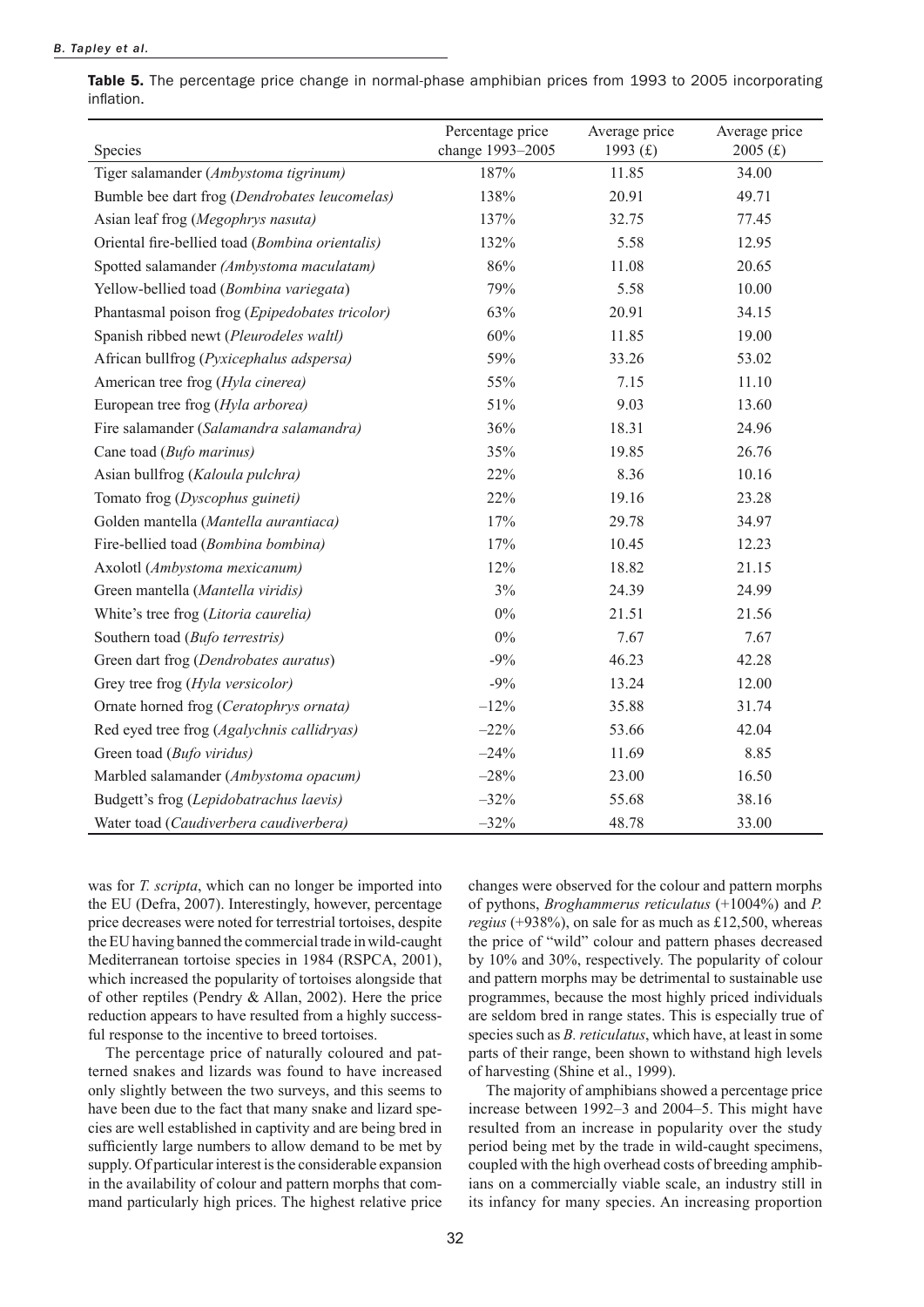|            | Percentage of species listed on<br>CITES appendices I or II |              |  |
|------------|-------------------------------------------------------------|--------------|--|
| Group      | $1992 - 3$                                                  | $2004 - 5$   |  |
| Snake      | 47                                                          | 41           |  |
| Lizard     | 37                                                          | 31           |  |
| Turtle     | 33                                                          | 29           |  |
| Crocodile  | 100                                                         | 100          |  |
| Frog       | 11                                                          | 18           |  |
| Salamander | 13                                                          | 4            |  |
| Caecilian  | $\mathbf{0}$                                                | $\mathbf{0}$ |  |
| Average    | 35                                                          | 30           |  |

Table 6. The percentage of species listed on CITES Appendix I or II in each of the time periods examined.

of amphibians imported into the UK are of captive bred origin (Companion Animal Welfare Council, 2003), and the price increase could be linked to the transfer to the hobbyist of the overhead costs of breeding amphibians on a commercial scale, a trend already documented in reptiles (Pendry & Allan, 2002). *Hyla cinerea*, *H. arborea* and *Pyxicephalus adspersa* were often collected from the wild, and these three species showed the smallest price increases. This supports the suggestion that the overhead incurred is being passed on to the hobbyist. The link between the emergence of *Batrachochytrium dendrobatidis* and the international amphibian trade is well established (Fisher & Garner, 2007), and the import and trade of amphibians infected with *B. dendrobatidis* into the UK has the potential to harm native amphibians. Screening and/or precautionary treatment of all imported frogs to prevent the transmission of this pathogen from traded to native amphibians requires implementation. Notably, amphibians were the only group where the proportion of CITES listed species traded between 1992–3 and 2004–5 increased. This could be due to the increase in the number of dendrobatid frogs offered for sale.

Wildlife trade does not benefit the countries of origin as much as it could, and it seems that there is an inadequate benefits return to range states. The United Kingdom has ratified the Convention on Biological Diversity, which recognizes the equitable sharing of benefits derived from genetic resources. This inadequate benefit sharing needs to be addressed if a successful strategy for the conservation of a species is to provide a use value to local communities. Significant use values in range states are currently lacking for many popularly traded species, whilst some captive-bred species, particularly certain colour and pattern morphs, are generating very high income outside range states. The way the market operates needs to be thoroughly monitored if the required conservation benefits are to accrue to the countries of origin and to the human and wildlife communities therein.

## Acknowledgements

We would like to thank Alison Rosser, Angus Carpenter, John Wilkinson and Jon Coote for their comments on the manuscript. We would also like to thank Rainer Schulte for sharing with us his experiences of ranching dendrobatid frogs in Peru.

## **REFERENCES**

- Altherr, S. & Freyer, D. (2001). *Morbidity and Mortality in Private Husbandry of Reptiles.* Report by Pro Wildlife to the Royal Society for the Prevention of Cruelty to Animals. Horsham, UK: RSPCA.
- Andreone, F., Guarino, F.M. & Randrianirina, J.E. (2005). Life history traits and age profile as useful conservation tools for the panther chameleons (*Furcifer pardalis*) at Nosy Be, NW Madagascar. *Tropical Zoology* 18, 209–225.
- Andreone, F., Mercurio, V. & Mattioli, F. (2006). Between environmental degradation and international pet trade: conservation strategies for the threatened amphibians of Madagascar. *Atti della Societa Italiana di Scienze Naturali e del Museo Civico di Storia Naturale in Milano* 95, 81–96.
- Auliya, M. (2003). *Hot Trade in Cool Creatures: A Review of the Live Reptile Trade in the European Union in the 1990s with a Focus on Germany.* Brussels: TRAFFIC Europe.
- Brady, L.D. & Griffiths, R.A. (2000). *Status Assessment of Chameleons in Madagascar*. *Species in Trade.* Gland: IUCN.
- Broad, S. (2001). The nature and extent of legal and illegal trade in wildlife. Paper presented at the seminar on *Wildlife Trade Regulation and Enforcement*. Hughes Hall, Cambridge University, 17–18 September 2001. Cambridge: TRAFFIC International and Africa Resources Trust.
- Bruins, E. (1999). *The Complete Encyclopaedia of Terrarium*. Rochester: Grange Books.
- Carpenter, A.I., Robson, R.O., Rowcliffe, M.J. & Watkinson, A.R. (2004). The impacts of international and national governance changes on a traded resource: a case study of Madagascar and its chameleon trade. *Biological Conservation* 123, 279–287.
- Clark, B. (1996). Python color and pattern morphs. *Reptiles, Guide to Keeping Reptiles and Amphibians* 4, 56–67.
- Companion Animal Welfare Council (2003). *Report on the Welfare of Non-domestic Animals Kept for Companionship*. Sidmouth: CAWC.
- Convention on International Trade in Endangered Species of Wild Fauna and Flora (2010). http://www.cites.org (downloaded on 12 January 2010).
- Defra (2007). *Consultation on: (1) The Review of Schedule 9 to the Wildlife and Countryside Act 1981 and (2) The Ban on Sale of Certain Non-native Species.* London: Department for Environment, Food and Rural Affairs.
- Federation of British Herpetologists (2004). *Response to Call for Evidence, on the Welfare Aspects of Modifications, through Selective Breeding or Application of Modern Biotechnology, to the Form, Function or Behaviour of Companion Animals.*  Burford: FBH.
- Fisher, M.C. & Garner, T.W.J. (2007). The relationship between the emergence of *Batrachochytrium dendrobatidis*, the international trade in amphibians and introduced amphibian